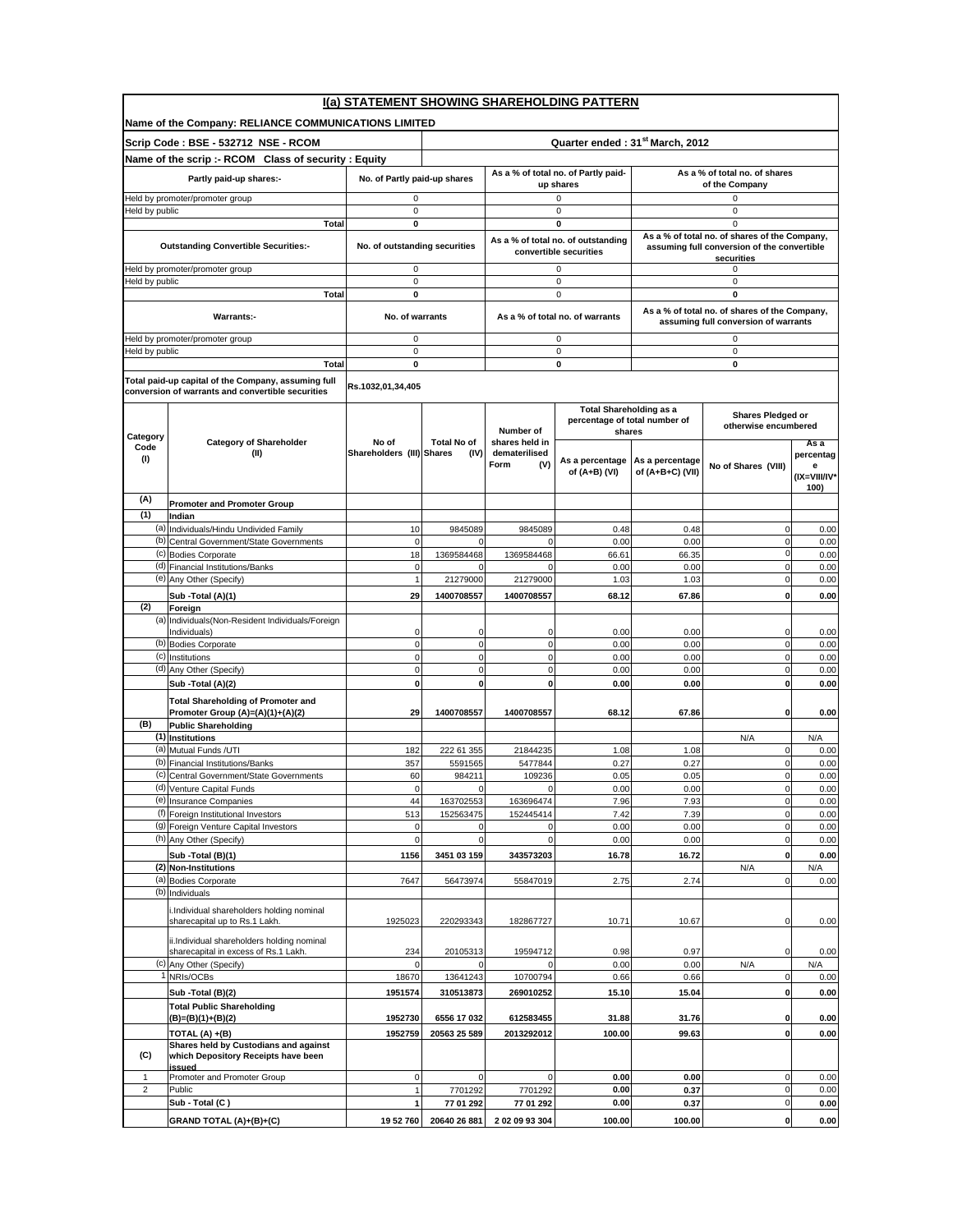### (SHAREHOLDING PATTERN- 31.03.2012)

#### **I(b) Statement showing holding of securities (including shares, warrants, convertible securities) of persons belonging to the category "Promoter and Promoter Group"**

|              |                                                                                          | Details of shares held      |                                                | <b>Encumbered shares</b> |                          |                                                                                       | <b>Details of warrants</b> |                                                                                  | Details of convertible securities                  |                                                                                     | <b>Total shares (including</b>                                                                                                          |
|--------------|------------------------------------------------------------------------------------------|-----------------------------|------------------------------------------------|--------------------------|--------------------------|---------------------------------------------------------------------------------------|----------------------------|----------------------------------------------------------------------------------|----------------------------------------------------|-------------------------------------------------------------------------------------|-----------------------------------------------------------------------------------------------------------------------------------------|
| Sr No<br>(1) | Name of the shareholder<br>(II)                                                          | No. of Shares held<br>(III) | As a % of grand<br>Total $(A)+(B)+(C)$<br>(IV) | No.<br>(V)               | (VI)=(V)/(III)*100       | As a % of grand<br>As a percentage total (A)+(B)+(C) of<br>sub-clause (I)(a)<br>(VII) | Number of<br>(VIII)        | As a % total<br>number of<br>warrants held warrants of the<br>same class<br>(IX) | Number of<br>convertible<br>securities held<br>(X) | As a % total<br>number of<br>convertible<br>securities of the<br>same class<br>(XI) | underlying shares assuming<br>full conversion of warrants<br>and convertible securities)<br>as a % of diluted share<br>capital<br>(XII) |
|              | 1 AAA Communication Private Limited                                                      | 72 31 10 172                | 35.03                                          | $\overline{\phantom{a}}$ | $\sim$                   | 0.00                                                                                  | $\sim$                     | 0.00                                                                             | $\overline{\phantom{a}}$                           | 0.00                                                                                | 35.03                                                                                                                                   |
|              | 2 AAA Industries Private Limited                                                         | 30 00 00 000                | 14.53                                          | $\blacksquare$           | $\overline{\phantom{a}}$ | 0.00                                                                                  | $\sim$                     | 0.00                                                                             | $\overline{\phantom{a}}$                           | 0.00                                                                                | 14.53                                                                                                                                   |
|              | 3 ADA Enterprises and Ventures Private Limited                                           | 30 00 00 000                | 14.53                                          | $\overline{\phantom{a}}$ | $\overline{\phantom{a}}$ | 0.00                                                                                  | $\overline{\phantom{a}}$   | 0.00                                                                             | $\overline{\phantom{a}}$                           | 0.00                                                                                | 14.53                                                                                                                                   |
|              | 4 Shri Jai Anmol A. Ambani                                                               | 16 69 759                   | 0.08                                           | $\overline{\phantom{a}}$ | $\overline{\phantom{a}}$ | 0.00                                                                                  | $\overline{\phantom{a}}$   | 0.00                                                                             | $\overline{\phantom{a}}$                           | 0.00                                                                                | 0.08                                                                                                                                    |
|              | Mast Jai Anshul A. Ambani (through Father and natural<br>5 quardian Shri Anil D. Ambani) | 100                         | 0.00                                           | $\overline{\phantom{a}}$ | $\overline{\phantom{a}}$ | 0.00                                                                                  | $\overline{\phantom{a}}$   | 0.00                                                                             | $\overline{\phantom{a}}$                           | 0.00                                                                                | 0.00                                                                                                                                    |
|              | Reliance ADA Group Trustees Private Limited -<br>6 Trustees of RCOM ESOS Trust           | 2 12 79 000                 | 1.03                                           | $\overline{\phantom{a}}$ | $\overline{\phantom{a}}$ | 0.00                                                                                  | $\overline{\phantom{a}}$   | 0.00                                                                             | $\overline{\phantom{a}}$                           | 0.00                                                                                | 1.03                                                                                                                                    |
|              | 7 Reliance Capital Limited                                                               | 3 10 95 295                 | 1.51                                           | $\overline{\phantom{a}}$ | $\overline{\phantom{a}}$ | 0.00                                                                                  | $\overline{\phantom{a}}$   | 0.00                                                                             | $\overline{\phantom{a}}$                           | 0.00                                                                                | 1.51                                                                                                                                    |
|              | 8 Shreeji Comtrade LLP                                                                   | 15 00 000                   | 0.07                                           | $\blacksquare$           | $\overline{\phantom{a}}$ | 0.00                                                                                  | $\sim$                     | 0.00                                                                             |                                                    | 0.00                                                                                | 0.07                                                                                                                                    |
|              | 9 Shrikrishna Tradecom LLP                                                               | 15 00 000                   | 0.07                                           | $\overline{\phantom{a}}$ | $\overline{\phantom{a}}$ | 0.00                                                                                  | $\sim$                     | 0.00                                                                             | $\overline{\phantom{a}}$                           | 0.00                                                                                | 0.07                                                                                                                                    |
|              | 10 Reliance Innoventures Private Limited                                                 | 1 23 79 001                 | 0.61                                           | $\overline{\phantom{a}}$ | $\overline{\phantom{a}}$ | 0.00                                                                                  | $\overline{\phantom{a}}$   | 0.00                                                                             | $\overline{\phantom{a}}$                           | 0.00                                                                                | 0.61                                                                                                                                    |
|              | 11 Shri Anil D. Ambani                                                                   | 18 59 171                   | 0.09                                           | $\overline{\phantom{a}}$ | $\overline{\phantom{a}}$ | 0.00                                                                                  | $\sim$                     | 0.00                                                                             | $\overline{\phantom{a}}$                           | 0.00                                                                                | 0.09                                                                                                                                    |
|              | 12 Smt. Kokila D. Ambani                                                                 | 46 65 227                   | 0.23                                           |                          | $\overline{\phantom{a}}$ | 0.00                                                                                  | $\overline{\phantom{a}}$   | 0.00                                                                             | $\overline{\phantom{a}}$                           | 0.00                                                                                | 0.23                                                                                                                                    |
|              | 13 Smt. Tina A. Ambani                                                                   | 16 50 832                   | 0.08                                           | $\blacksquare$           | $\overline{\phantom{a}}$ | 0.00                                                                                  | $\sim$                     | 0.00                                                                             | $\sim$                                             | 0.00                                                                                | 0.08                                                                                                                                    |
|              | <b>TOTAL</b>                                                                             | 40 07 08 557                | 67.86                                          |                          | 0.00                     | 0.00                                                                                  |                            | 0.00                                                                             |                                                    | 0.00                                                                                | 67.86                                                                                                                                   |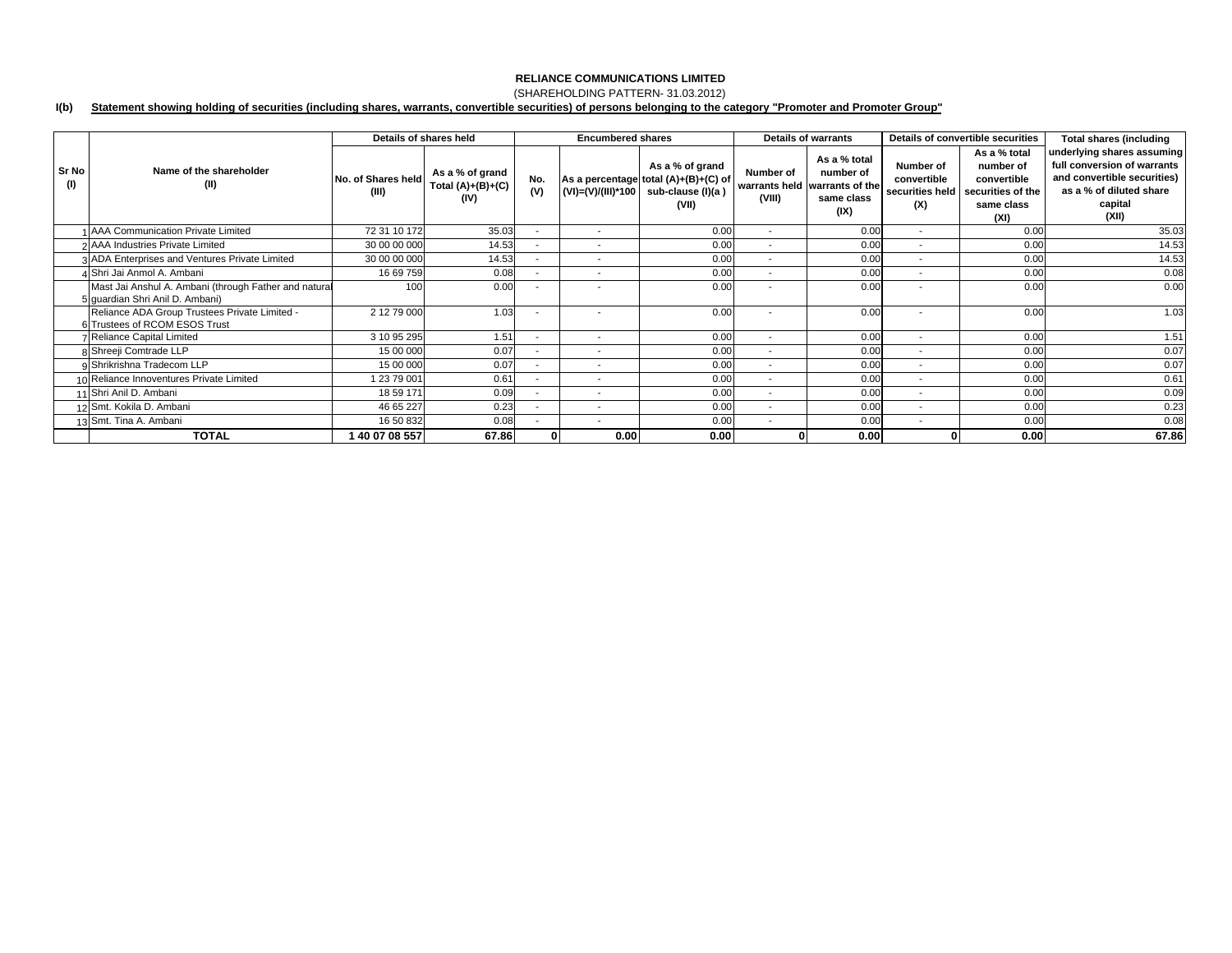(SHAREHOLDING PATTERN - 31.03.2012)

### **I(c)(i) Statement showing holding of securities (including shares, warrants, convertible securities) of persons belonging to the category "Public" and holding more than 1% of the total number of shares**

|       |                                       |                      | Shares as a percentage of                                                                                     | <b>Details of Warrants</b> |                                                            | <b>Details of Convertible securities</b>    |                                                                         | Total shares (including                                                                                                       |  |
|-------|---------------------------------------|----------------------|---------------------------------------------------------------------------------------------------------------|----------------------------|------------------------------------------------------------|---------------------------------------------|-------------------------------------------------------------------------|-------------------------------------------------------------------------------------------------------------------------------|--|
| Sr No | Name of the shareholder               | No of shares<br>held | total number of<br>shares{i.e.,Grand Total<br>$(A)+(B)+(C)$ indicated in<br>statement at para(I)(a)<br>above} | Number of<br>warrants held | As a % of total<br>number of warrants<br>of the same class | Number of<br>convertible<br>securities held | % w.r.t. total number of<br>convertible securities of<br>the same class | underlying shares assuming<br>full conversion of warrants and I<br>convertible securities) as a %<br>of diluted share capital |  |
|       | 1 Life Insurance Corporation Of India | 149603497            | 7.25                                                                                                          |                            |                                                            |                                             |                                                                         | 7.25                                                                                                                          |  |
|       | <b>TOTAL</b>                          | 149603497            | 7.25                                                                                                          |                            |                                                            |                                             |                                                                         | 7.25                                                                                                                          |  |

### **I(c)(ii) Statement showing holding of securities (including shares, warrants, convertible securities) of persons (together withPAC) belonging to the category "Public" and holding more than 5% of the total number of shares of the company**

| <b>Sr No</b> | Name(s) of the shareholder(s) and the Persons<br>Acting in Concert (PAC) with them | No of shares | Shares as a percentage of<br>total number of<br>shares{i.e.,Grand Total<br>$(A)+(B)+(C)$ indicated in<br>statement at para(I)(a) | Number of<br>warrants | <b>Details of Warrants</b><br>As a % of total<br>number of warrants<br>of the same class | Number of<br>convertible<br>securities held | <b>Details of Convertible securities</b><br>% w.r.t. total number of<br>convertible securities of<br>the same class | Total shares (including<br>underlying shares assuming<br><b>Ifull conversion of warrants and</b><br>convertible securities) as a %<br>of diluted share capital |
|--------------|------------------------------------------------------------------------------------|--------------|----------------------------------------------------------------------------------------------------------------------------------|-----------------------|------------------------------------------------------------------------------------------|---------------------------------------------|---------------------------------------------------------------------------------------------------------------------|----------------------------------------------------------------------------------------------------------------------------------------------------------------|
|              | Life Insurance Corporation Of India                                                | 149603497    | above}<br>7.25                                                                                                                   |                       |                                                                                          |                                             |                                                                                                                     | 7.25                                                                                                                                                           |
|              | <b>TOTAL</b>                                                                       | 149603497    | 7.25                                                                                                                             |                       |                                                                                          |                                             |                                                                                                                     | 7.25                                                                                                                                                           |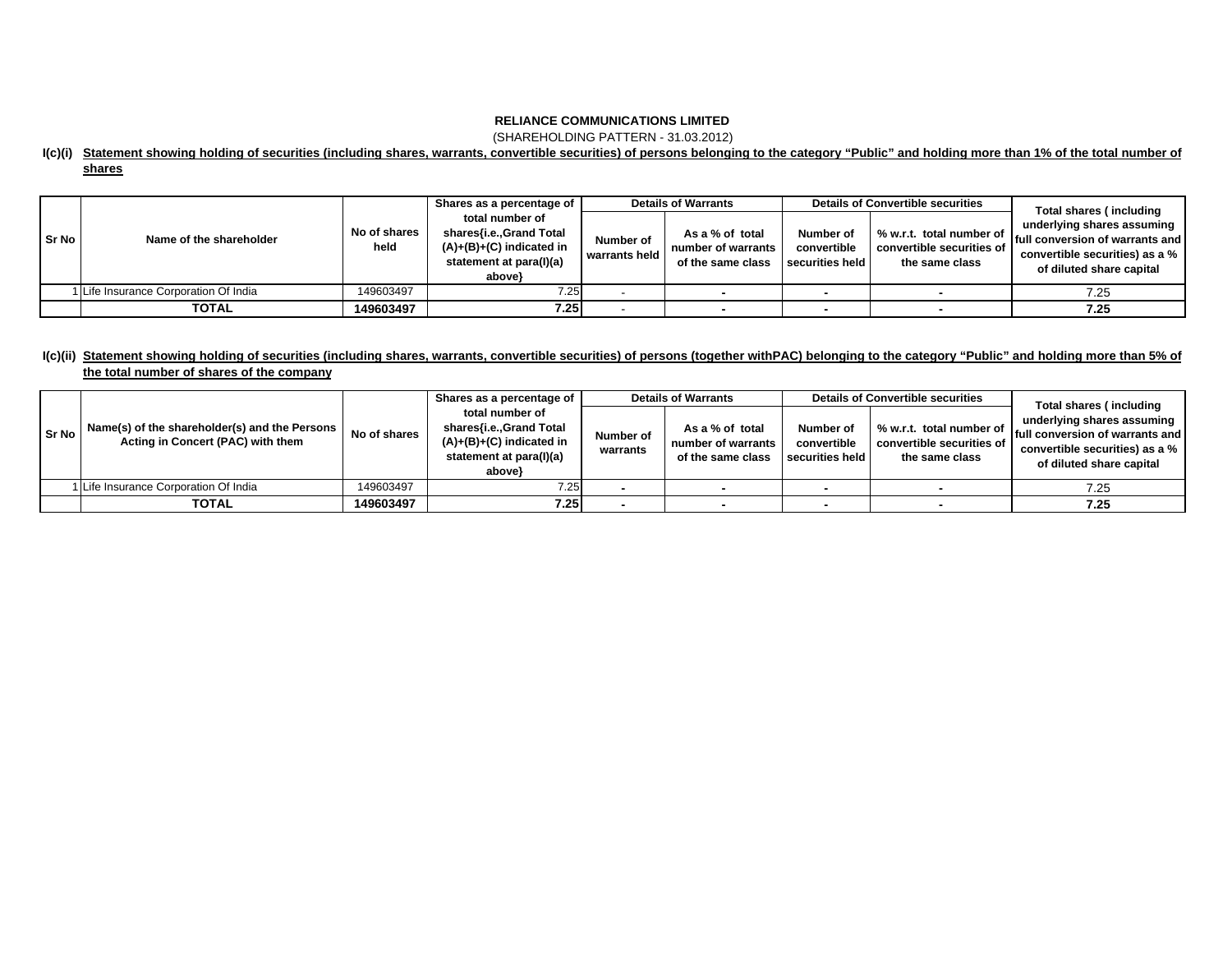(SHAREHOLDING PATTERN - 31.03.2012)

#### **I(d) Statement showing details of locked -in shares**

| Sr No | Name of the shareholder | <b>Category of Shareholders</b><br>(Promoters/Public) | No of locked-in shares | Locked-in shares as a percentage of<br>total number of shares{i.e., Grand<br>Total $(A)+(B)+(C)$ indicated in<br>statement at para(I)(a) above} |
|-------|-------------------------|-------------------------------------------------------|------------------------|-------------------------------------------------------------------------------------------------------------------------------------------------|
|       | N/A                     | N/A                                                   | Nil                    |                                                                                                                                                 |
|       | ΤΟΤΑL                   |                                                       |                        | 0.00                                                                                                                                            |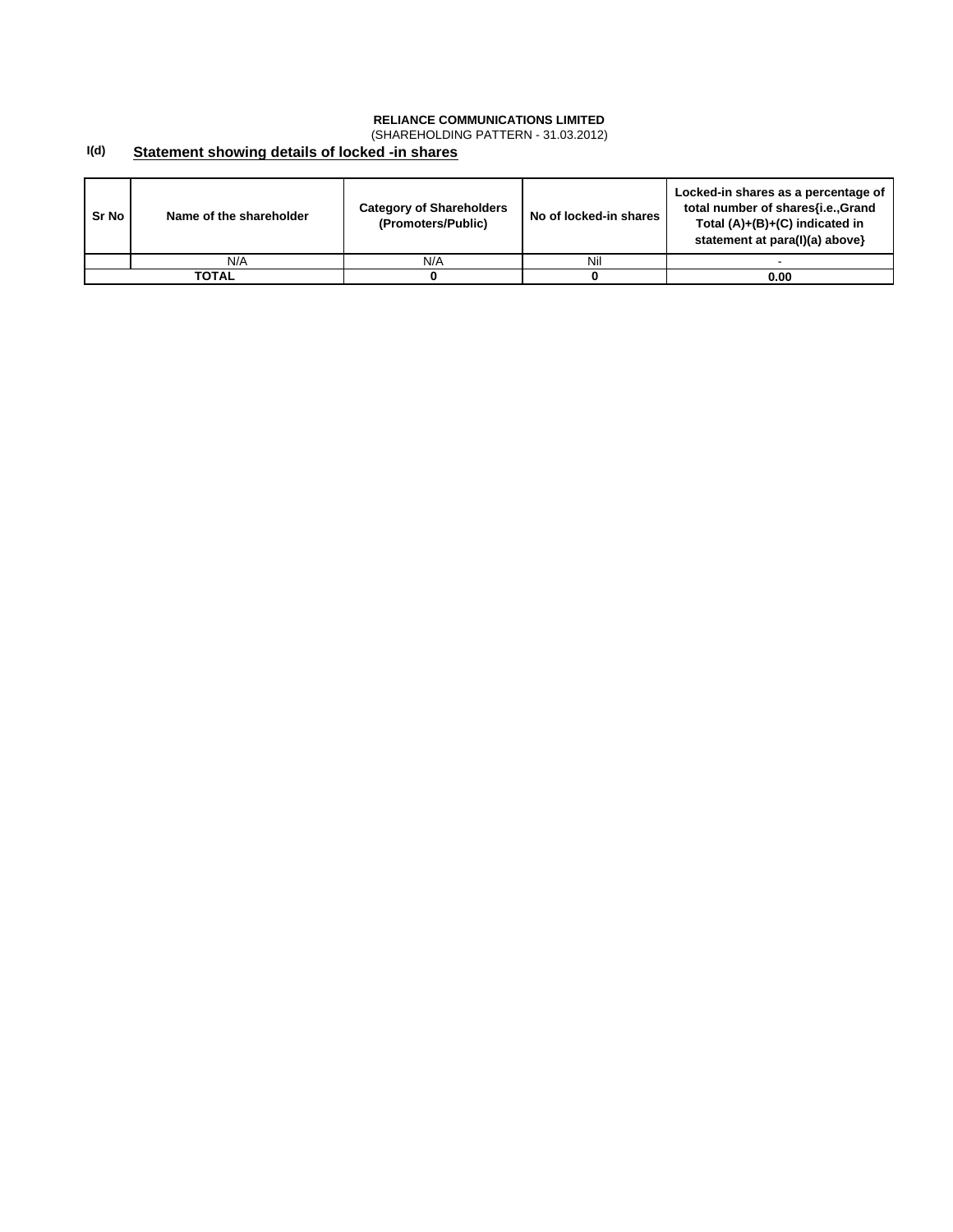(SHAREHOLDING PATTERN - 31.03.2012)

#### **II(a) Statement showing details of Depository Receipts (DRs)**

| <b>Sr No</b> | Type of outstanding DR<br>(ADRs, GDRs, SDRs, etc.) | Number of outstanding DRs | No of shares underlying<br>outstanding DRs | Shares underlying outstanding<br>DRs as a percentage of total<br>number of shares{i.e., Grand<br>Total $(A)+(B)+(C)$ indicated in<br>statement at para(I)(a) above} |
|--------------|----------------------------------------------------|---------------------------|--------------------------------------------|---------------------------------------------------------------------------------------------------------------------------------------------------------------------|
|              | <b>GDRs</b>                                        | 7701292                   | 7701292                                    | 0.37                                                                                                                                                                |
|              |                                                    | TOTAL                     | 7701292                                    | 0.37                                                                                                                                                                |